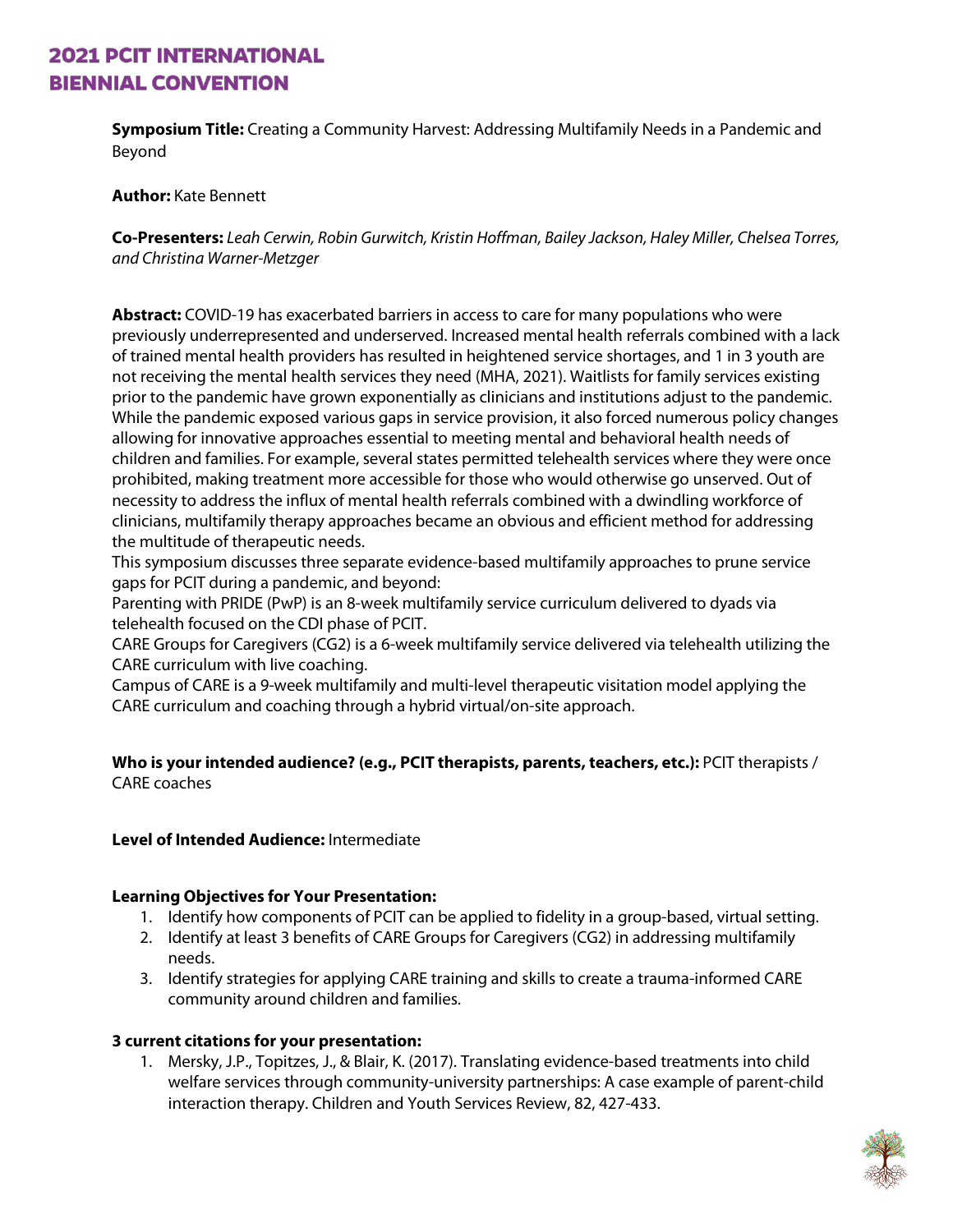- 2. American Psychological Association, Working Group for Addressing Racial and Ethnic Disparities in Youth Mental Health. (2017). Addressing the mental health needs of racial and ethnic minority youth: A guide for practitioners. Retrieved from www.apa.org/pi/families/resources/mental-health- needs.pdf.
- 3. Gurwitch, R.H., Messer, E.P., Masse, J., Olafson, E., Boat, B.W., & Putnam, F.W. (2016). Child-Adult Relationship Enhancement (CARE): An evidence-informed program for children with a history of trauma and other behavioral challenges. Child Abuse & Neglect, 53, 138-145.

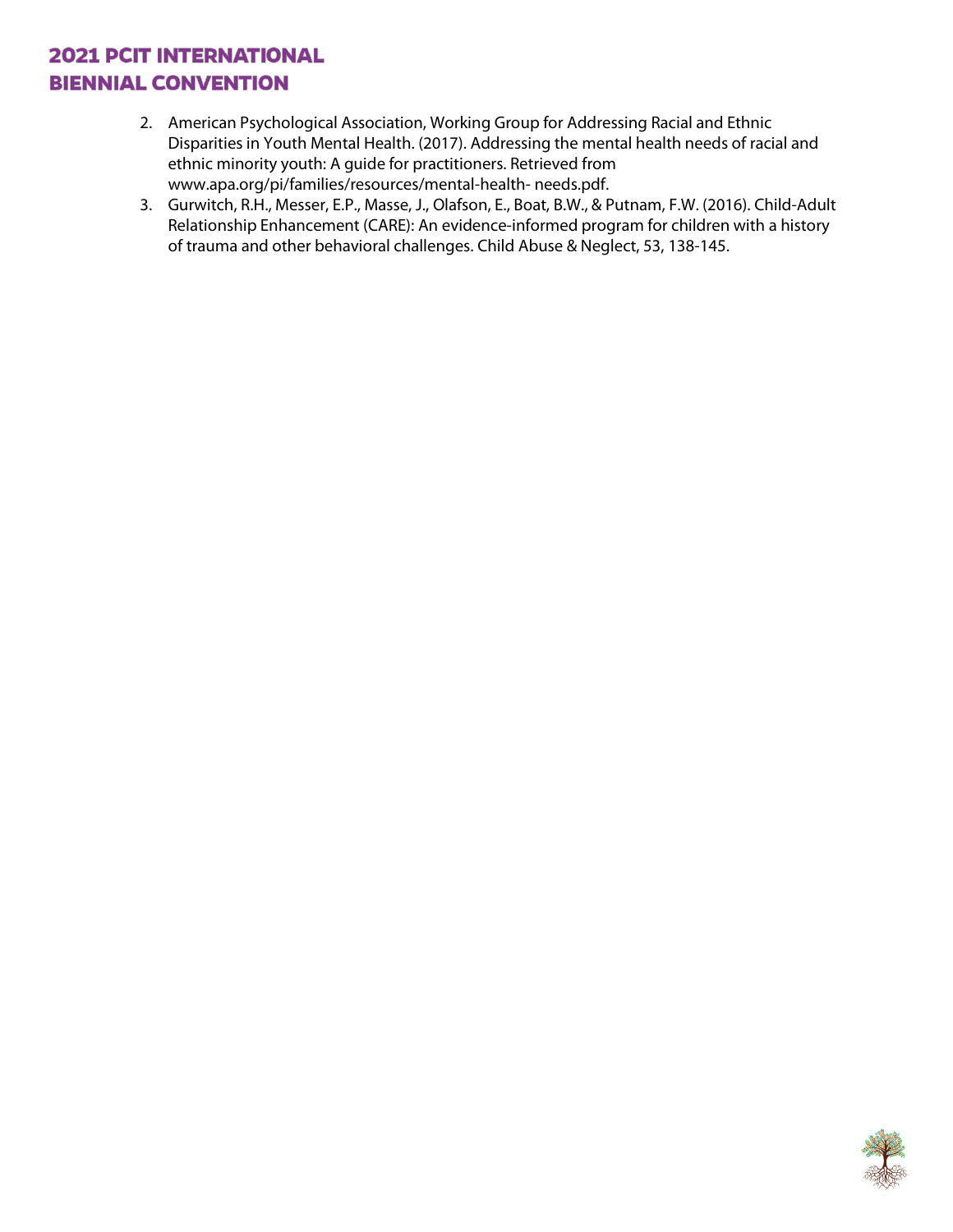**Presentation Abstract Title:** From Growth to Gleaning: Implementing Parenting with P.R.I.D.E. (PwP) to Address PCIT & Early-childhood Mental Health Waitlists and Create Community Connections

#### **Abstract:**

As many children and families have been socially isolated due to the COVID-19 pandemic, virtual group-based therapy has offered a sense of connection and community that otherwise may not be available. Providing telehealth services in the context of Parent-Child Interaction Therapy (PCIT) allows for evidence-based treatments to reach more families in need over a shorter period of time, further allowing service waitlist times to be significantly decreased.

Utilizing earlier prototype designs and testing conducted by the Institute for Child and Family Wellbeing (ICFW), Children's Wisconsin is providing 8-week virtual therapy groups for parents/caregivers and a child in their care: Parenting with P.R.I.D.E. (PwP). Focused on the CDI phase of PCIT, this evidence-based group treatment aims to offer caregivers and children the opportunity to learn with and from one another in a supportive online environment from the comfort and safety of their own homes. PwP helps caregivers of young children manage challenging behaviors, and each family learns tangible strategies that promote positive behaviors, enhance the caregiver-child relationship, and decrease parent stress through engaging activities and live coaching with a PCIT-trained therapist and masters-level students.

Specifically, the group format of PwP includes dyads with children between the ages of 2.5-6 years old who were screened for inclusion criteria prior to intake. This presentation will detail the PwP treatment criteria and format of service provision including assessments, roll-out of sessions, and future implications.

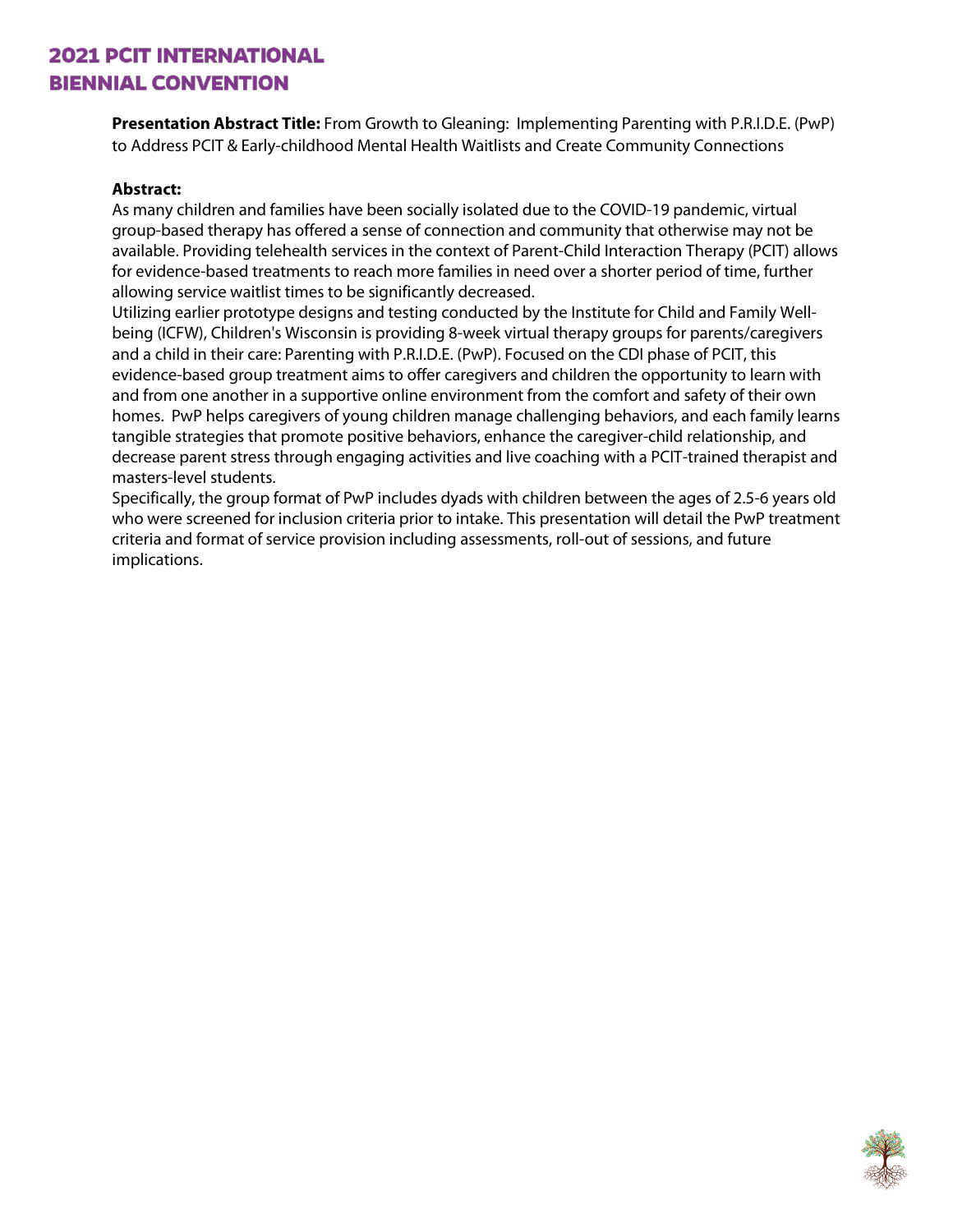**Presentation Abstract Title:** Creating Fertile Soil: CARE Groups for Caregivers (CG2) for Managing PCIT Waitlists and Disparities in Access to Mental Health Services

#### **Abstract:**

There are severe shortages in mental health care professionals across the nation, limiting access to timely services for many families[1]. For example, waitlist times at our Midwestern urban community mental health clinic are approximately 6 to 12 months for PCIT. Racial and ethnic minority youth face additional barriers to accessing treatment and are significantly less likely to receive mental health services than their White, non-Latinx counterparts[2]. At our clinic, 82% of families served identify as Black, non-Latinx or Latinx, and experience disparities in healthcare heightened by the global pandemic. Exacerbated by the financial and relational stress and limits on face-to-face contact due to the pandemic, these barriers rendered in-person mental health services infeasible. Therefore, a telehealth multifamily caregiver group using the Child-Adult Relationship Enhancement (CARE) curriculum was implemented as an immediate intervention to help PCIT waitlist families and families with children receiving individual services at our clinic. CARE is a trauma-informed approach designed to fill gaps in mental health services and can be used to enhance any child-adult relationship[12]. This presentation describes the 6-week virtual CARE Group for Caregivers (CG2) provided to families with children ages 2 to 10 years seeking relationship enhancement and behavior management strategies. CG2 helps families understand stress related to caregiving and the pandemic, learn skills to avoid and practice skills to use during interactions with children, and identify effective discipline strategies to address misbehaviors and adjustment issues. CG2 also provides opportunities for connection and dialogue between diverse families who share similar experiences.